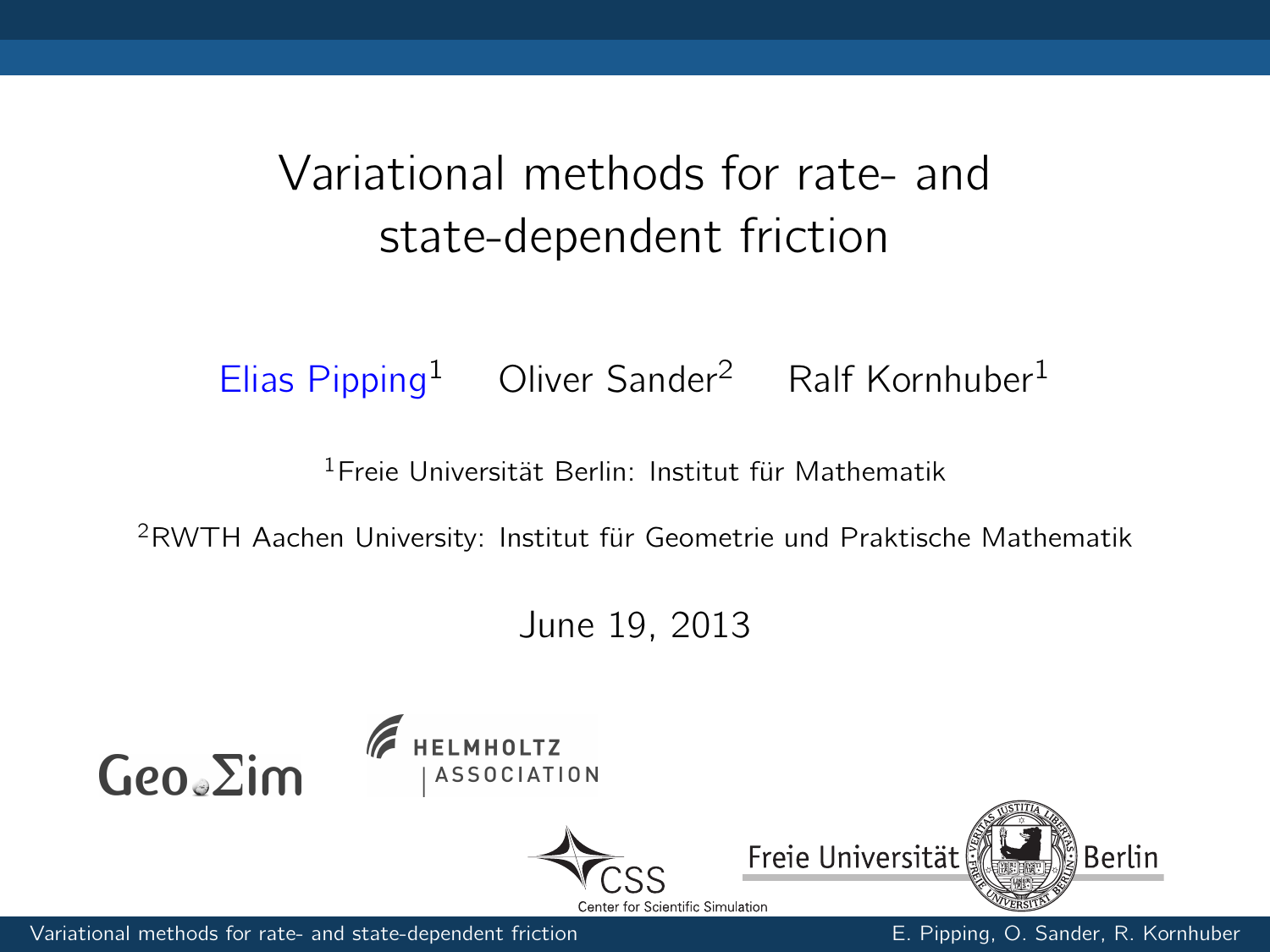Notation: Friction on a surface

$$
\mu = \frac{|\sigma_t|}{|\sigma_n|}
$$

where

 $\mu$ : coefficient of friction  ${\sigma}_t$ : tangential stress  $\sigma_n$ : normal stress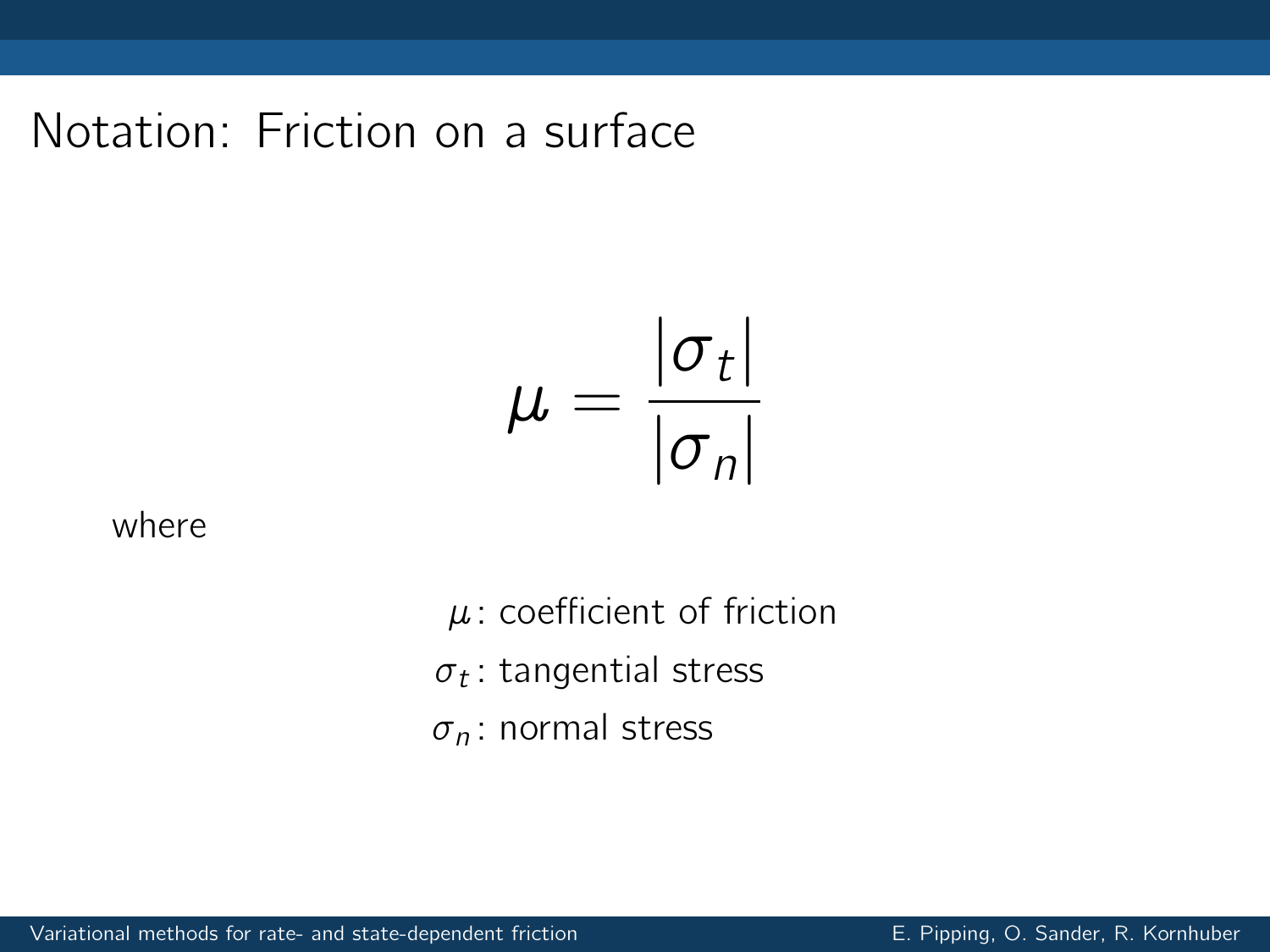## Background: Experiments with rocks



displacement

Figure: Idealised velocity-stepping test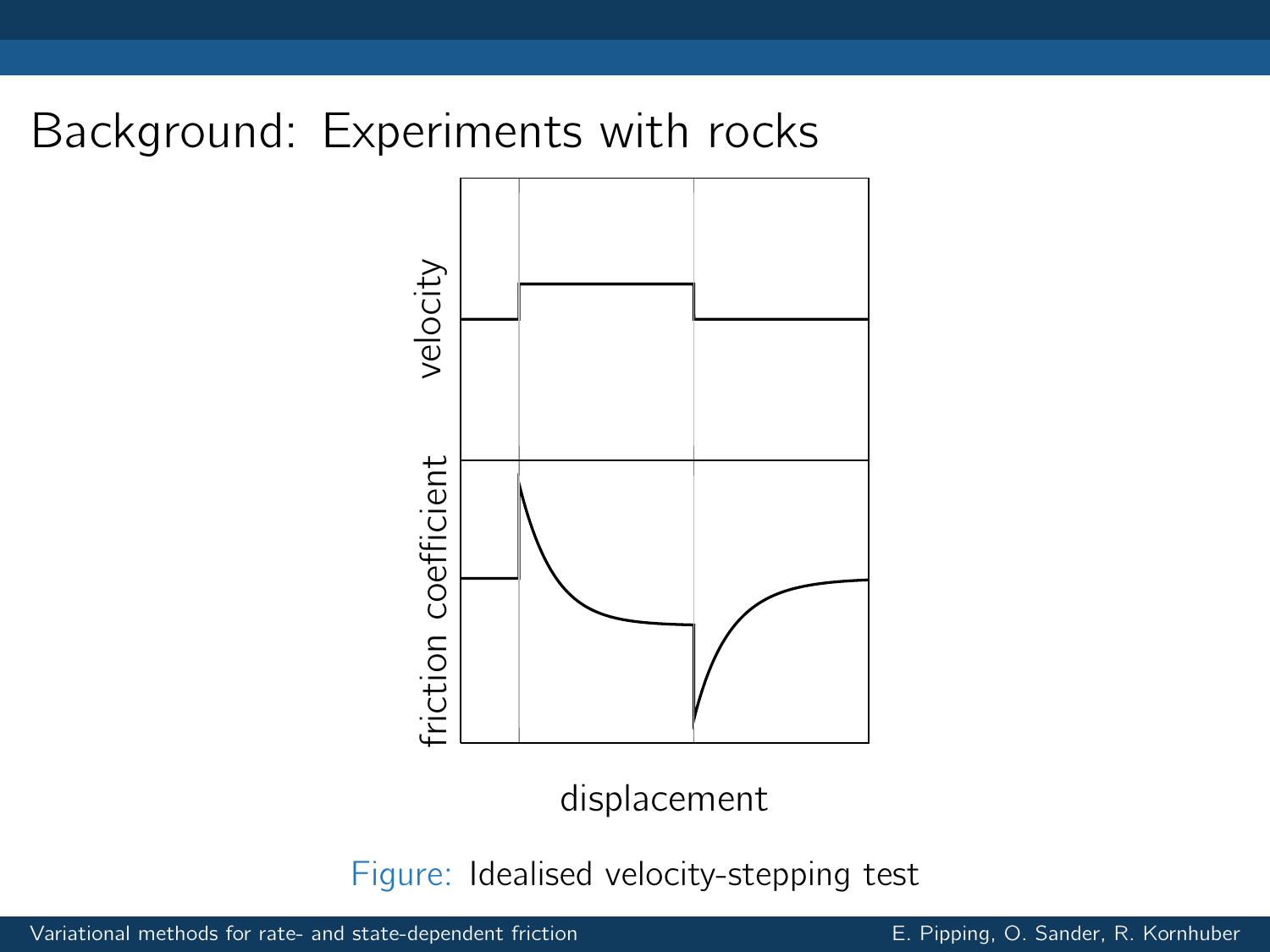# Model: Rate- and state-dependent friction $<sup>1</sup>$ </sup> We assume

$$
\mu=\mu(\mathcal V,\theta)
$$

where

 $V$ : velocity (or "slip rate")  $\theta$  · material state

and for the state

$$
\dot{\theta} = \dot{\theta}(V, \theta)
$$

s.t. for fixed V

$$
\theta \to \theta_{ss},
$$
  

$$
\mu \to \mu_{ss}.
$$

1 [\[Dieterich, 1979\]](#page-11-1), [\[Ruina, 1983\]](#page-11-2)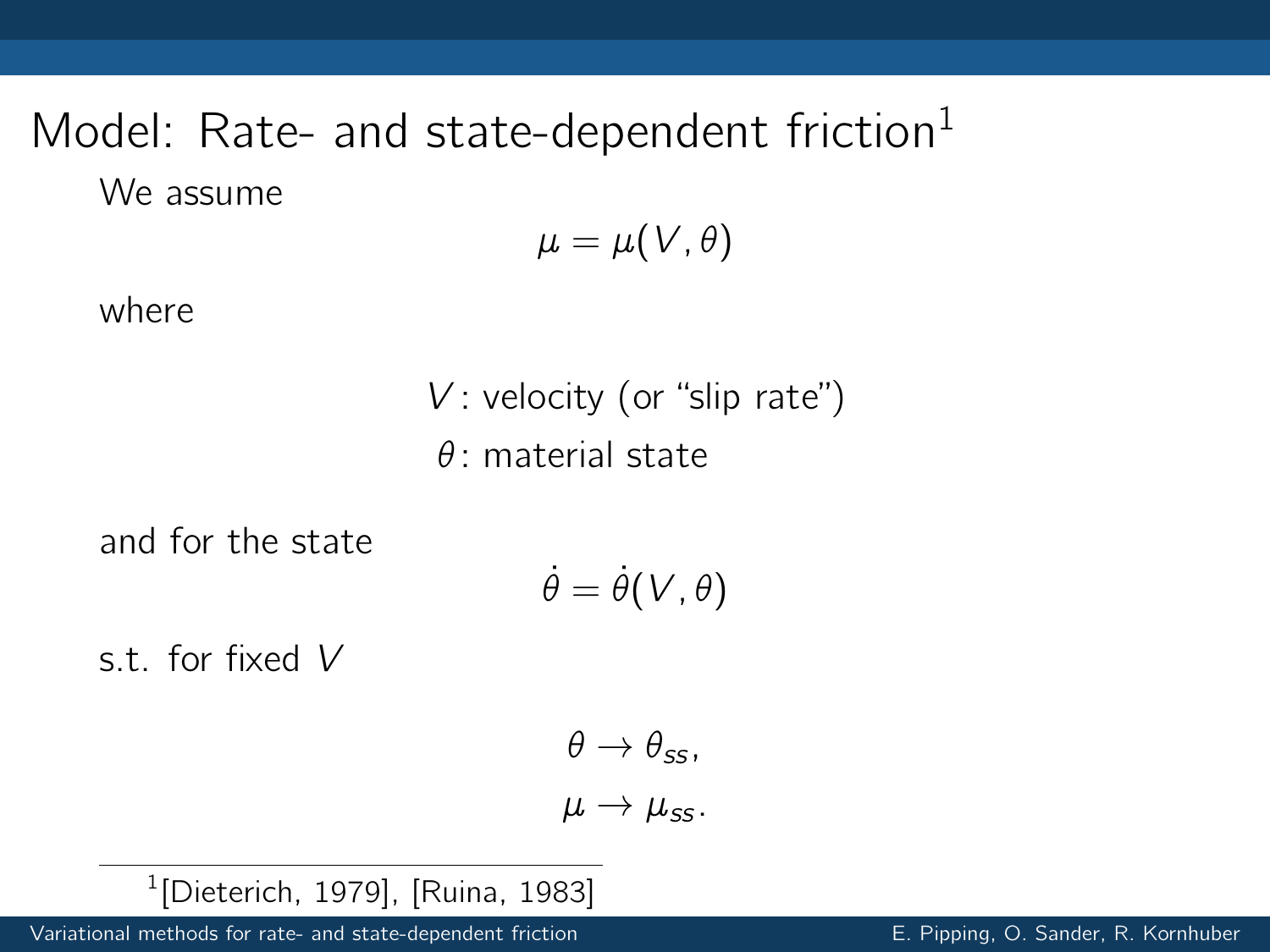#### Our interest in this law

- frequently used model in geophysics
- elastic continua: little mathematical treatment
- analysis
	- What behaviour can we expect?
	- Are problems well-posed?
- numerics: fast and robust solvers

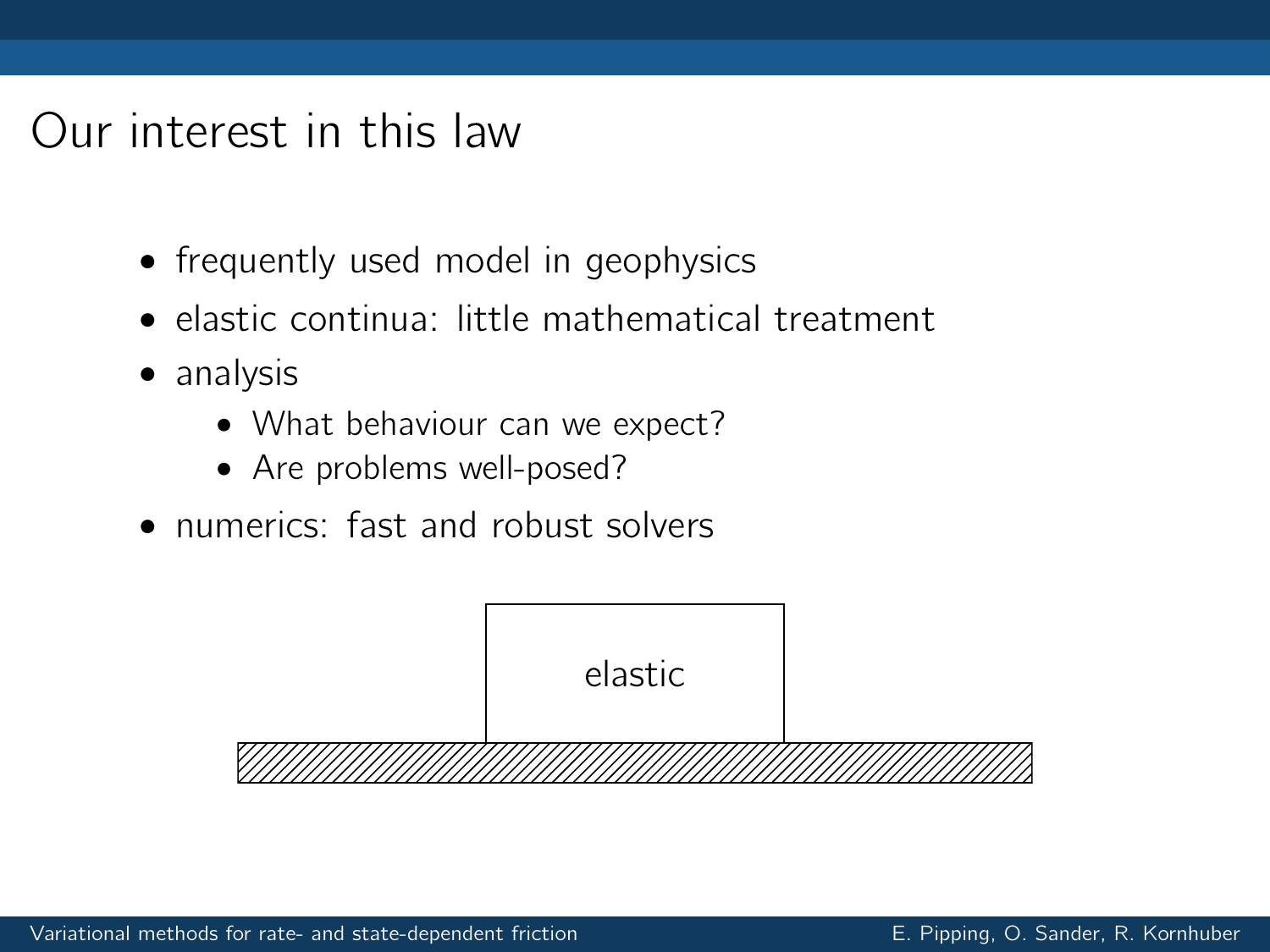#### Analysis of the problem

Nice in some ways. . .

- $\mu(V, \theta)$  monotone in V for fixed  $\theta$ .  $\rightsquigarrow$  convex minimisation techniques.
- everything is smooth
- . . .but not in others.
	- coupled problem:  $\theta$  and  $V$  are unknown.
	- nonlinear PDE
	- dissipation on the boundary only  $\rightsquigarrow$  cannot use operator splitting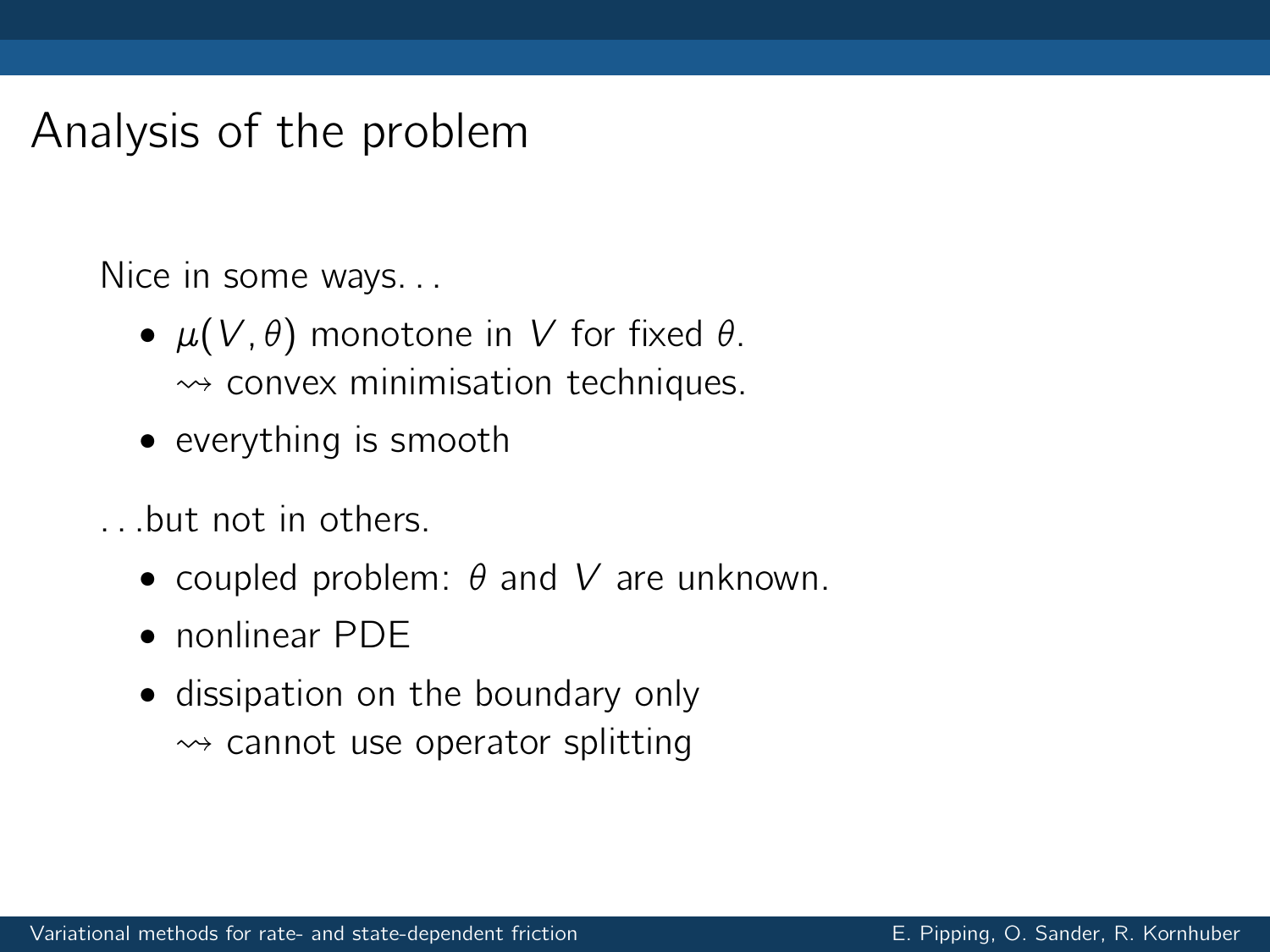• weak problem formulation

 $\rightarrow$  two coupled time-dependent variational equations

 $2$ under certain assumptions on the model/parameters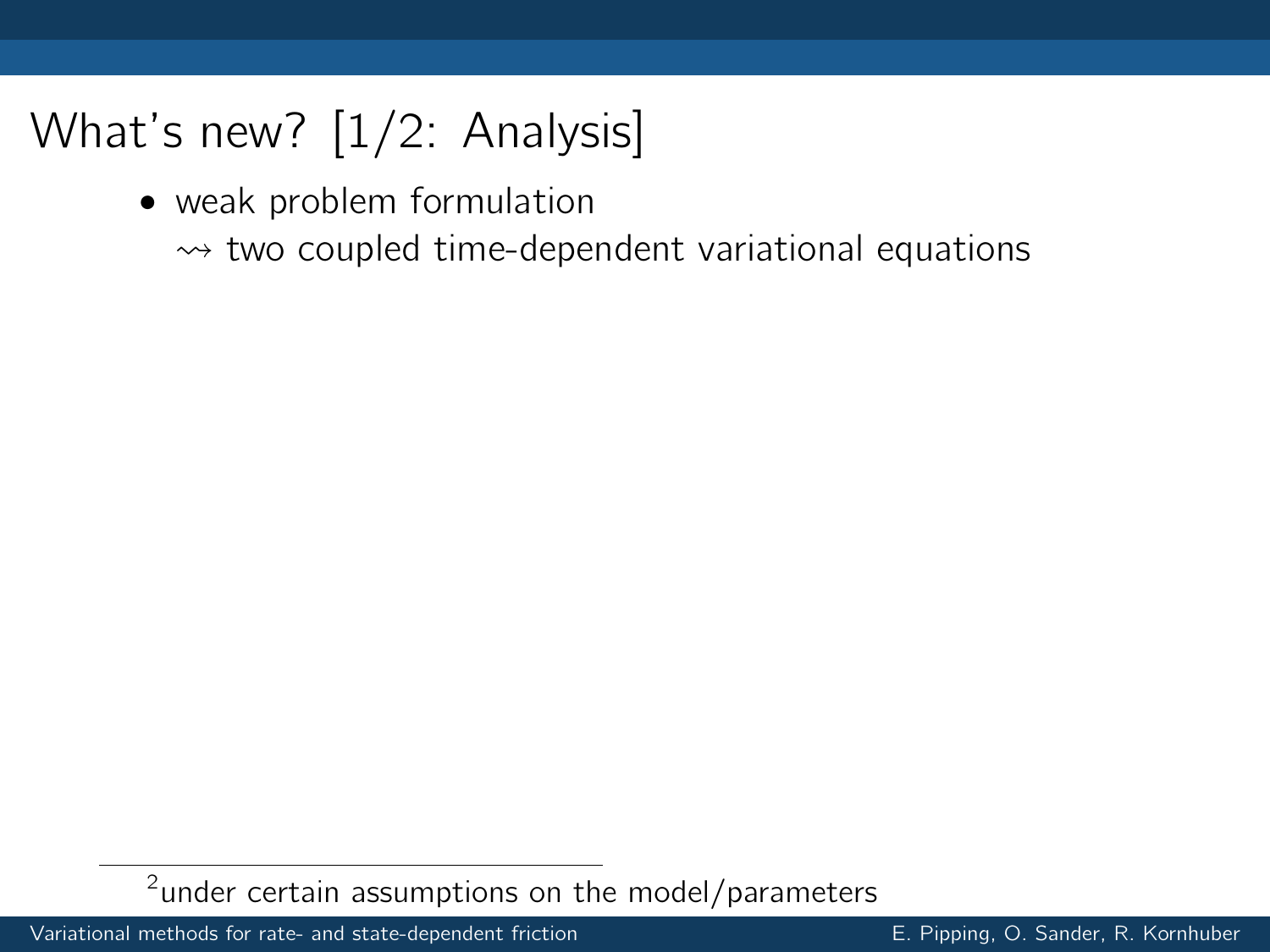- weak problem formulation
	- $\rightsquigarrow$  two coupled time-dependent variational equations
- time-discretisation

 $\rightarrow$  two coupled elliptic variational equations



 $2$ under certain assumptions on the model/parameters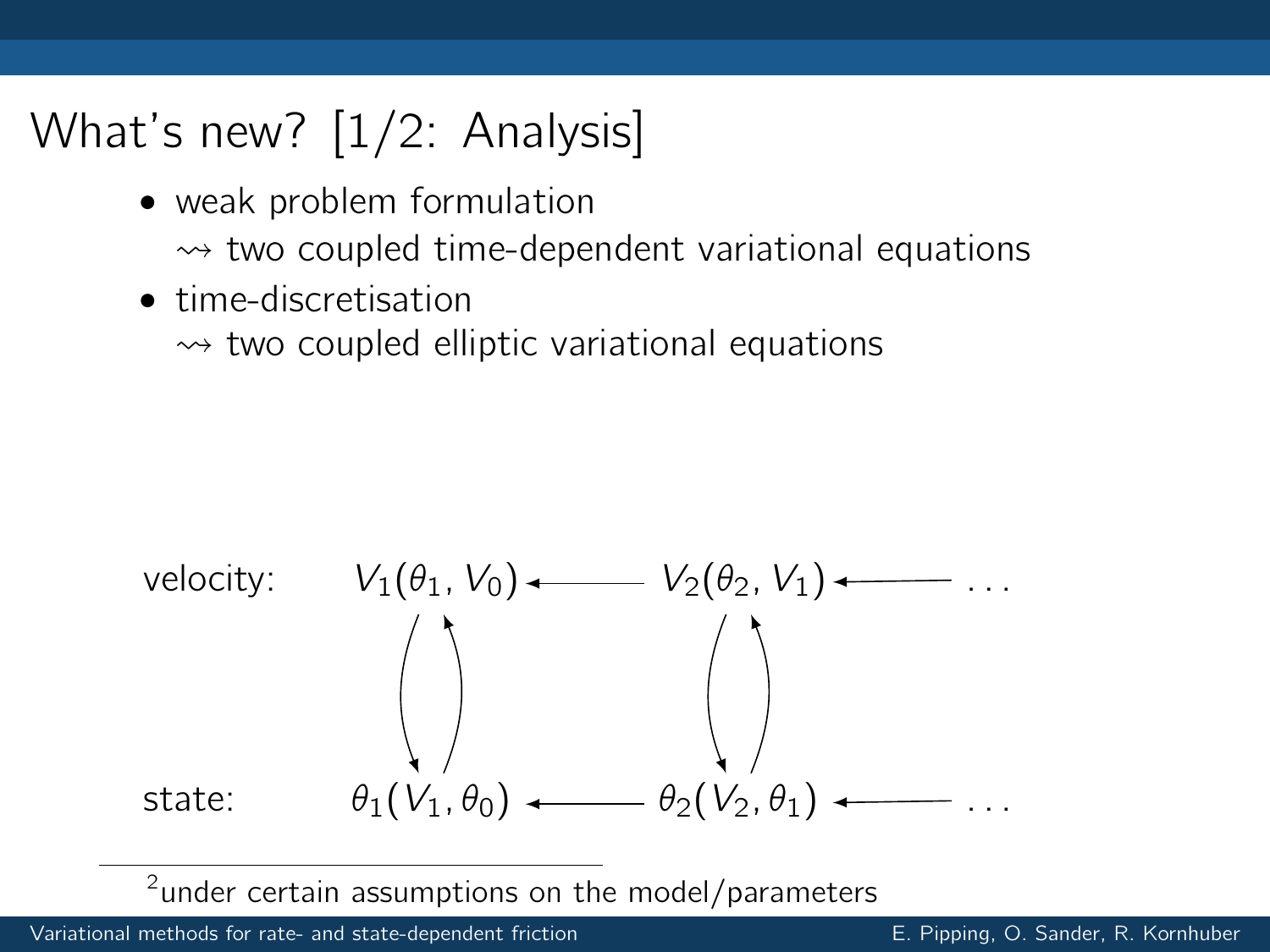- weak problem formulation
	- $\rightsquigarrow$  two coupled time-dependent variational equations
- time-discretisation
	- $\rightarrow$  two coupled elliptic variational equations
		- time-discrete subproblems: unique solution exists



 $2$ under certain assumptions on the model/parameters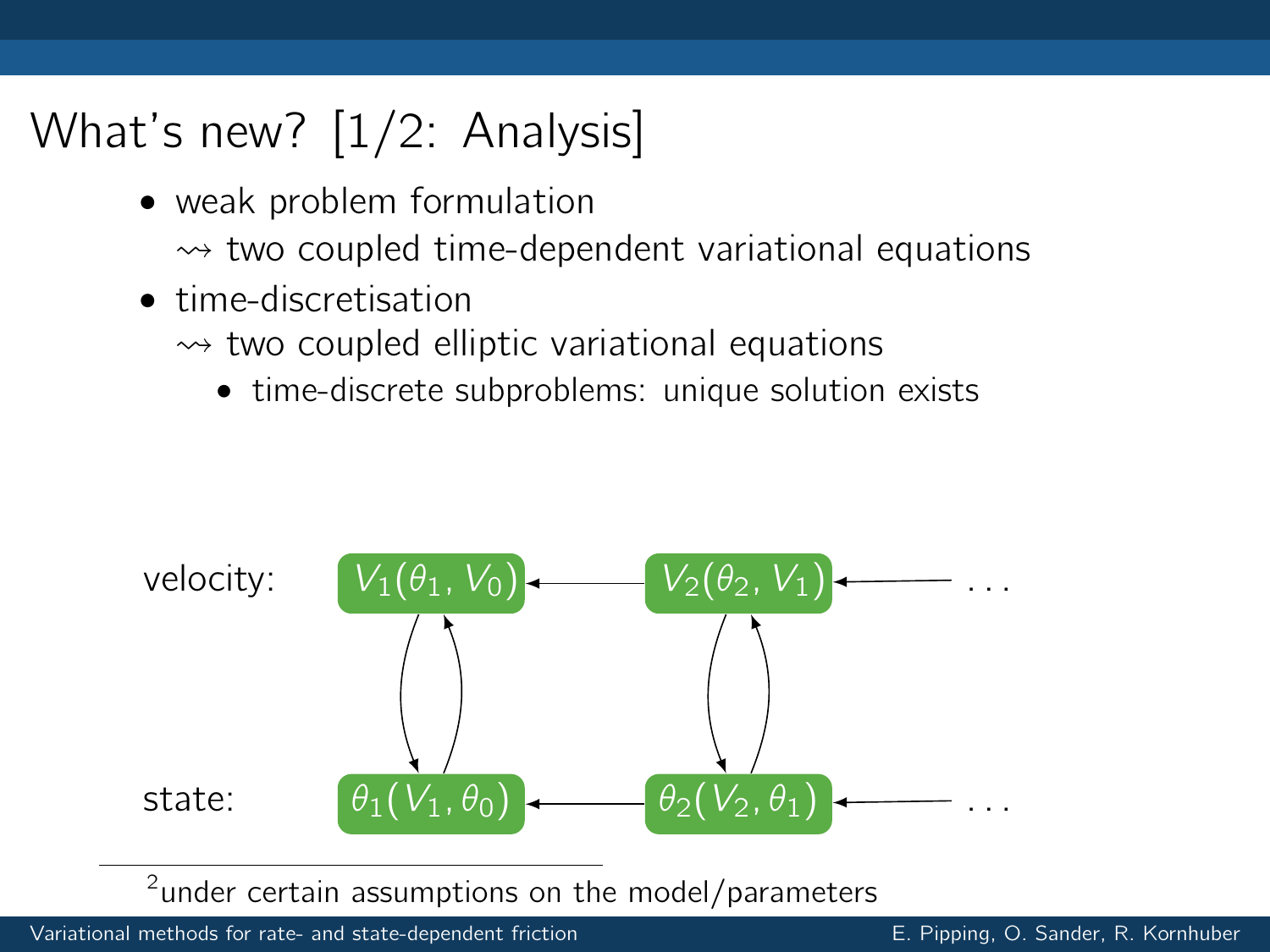- weak problem formulation
	- $\rightsquigarrow$  two coupled time-dependent variational equations
- time-discretisation
	- $\rightarrow$  two coupled elliptic variational equations
		- time-discrete subproblems: unique solution exists
		- time-discrete coupled problem: solution exists<sup>2</sup> by Schauder's fixed point theorem (no uniqueness)



 $2$ under certain assumptions on the model/parameters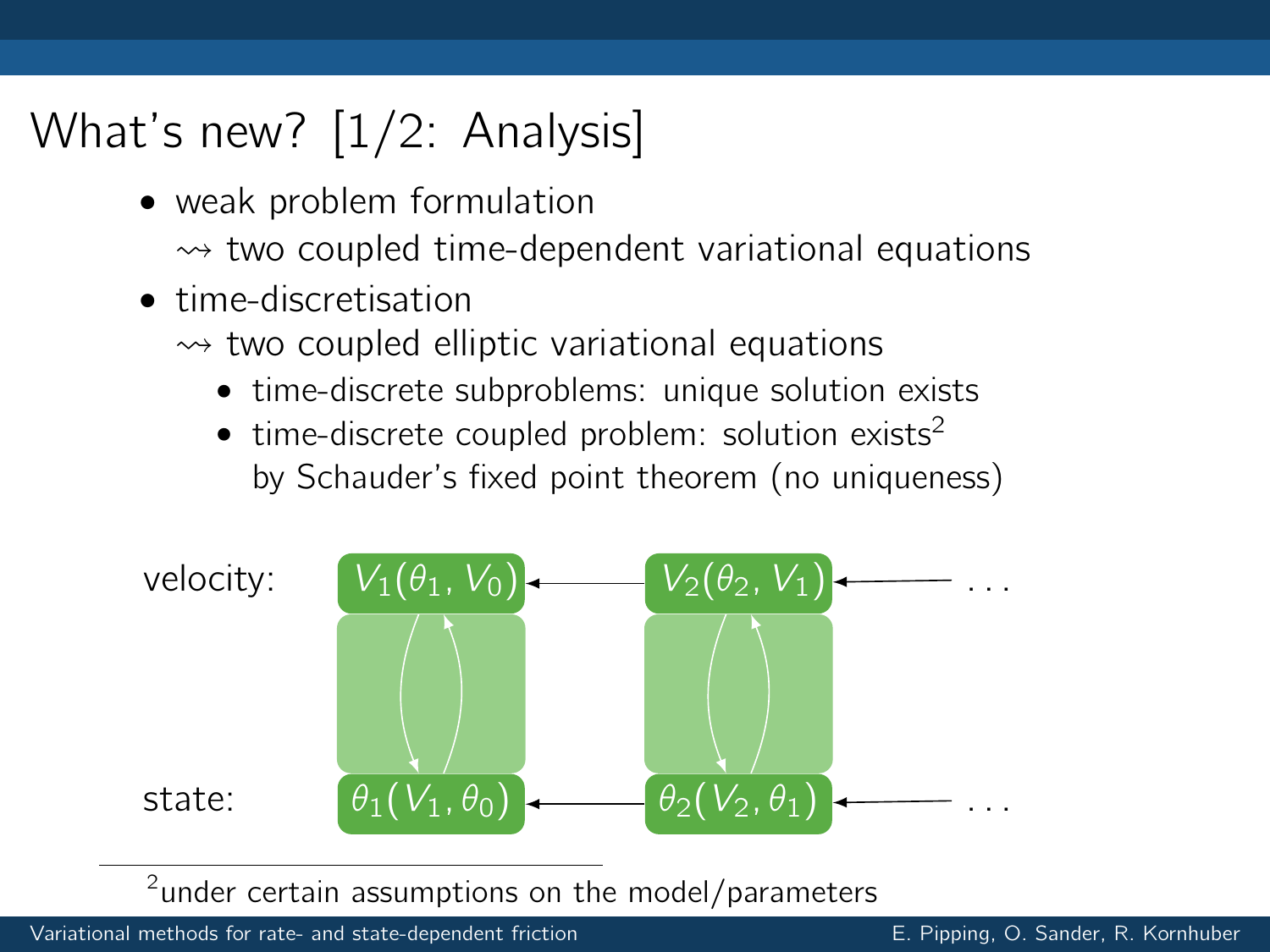# What's new? [2/2: Numerics]

- algorithm based on Truncated Nonsmooth Newton Multigrid<sup>3</sup> & fixed-point iteration.
- implementation based on the DUNE-framework<sup>4</sup>
	- relaxed fixed point iteration converges
	- number of fixed point iterations stable



Figure: average number of fixed point iterations per time step

<sup>4</sup>Distributed Unified Numerics Environment, <http://dune-project.org>

<sup>&</sup>lt;sup>3</sup>[\[Gräser et al., 2009\]](#page-11-3)